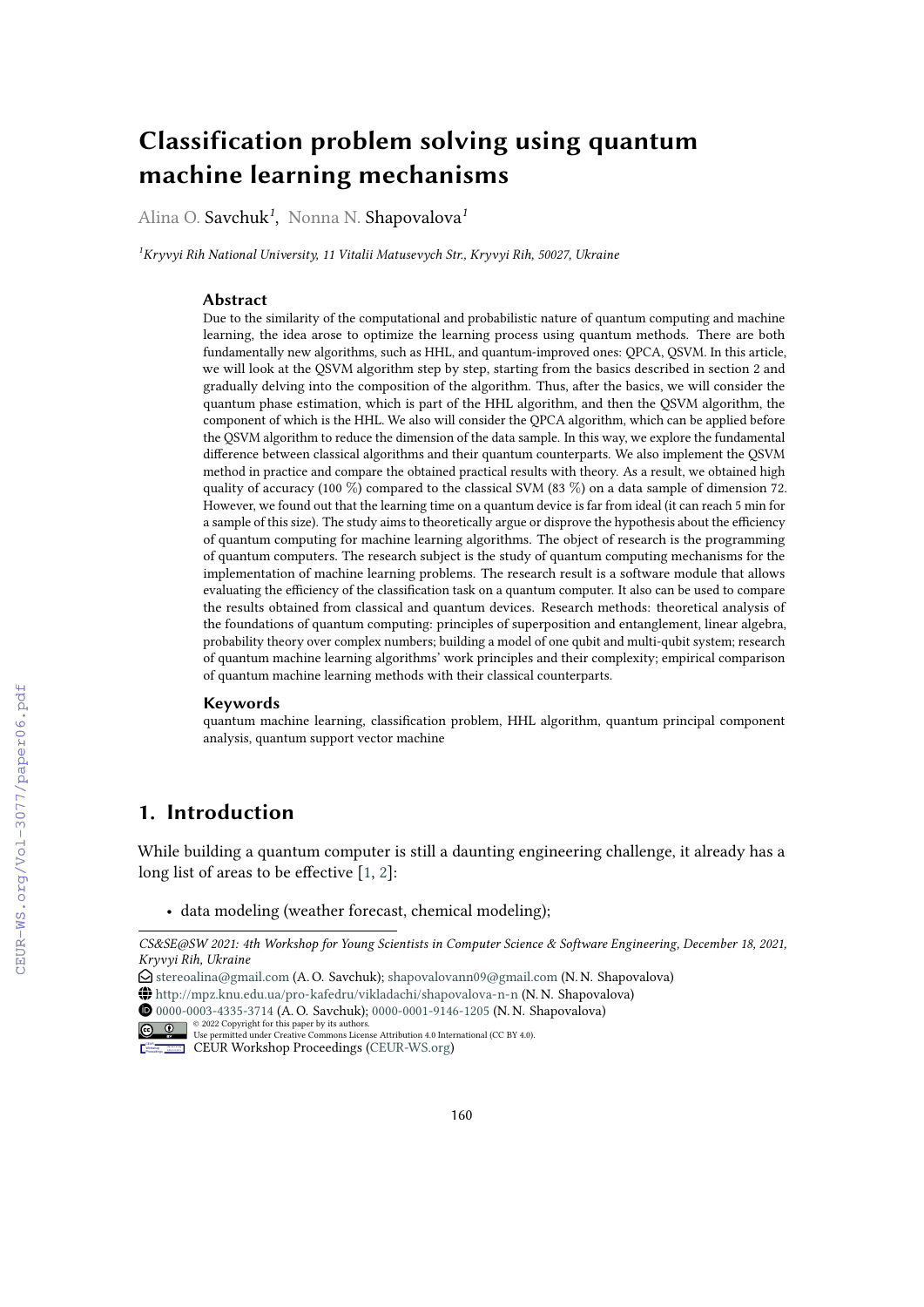- creation of drugs (search for new formulas for drugs by studying the spatial structure of protein compounds, diagnostics, and testing of various types of diseases);
- logistics (combinatorial traveling salesman problem);
- search optimization (Google uses quantum technologies to refine search results, taking into account more important ones);
- data security (quantum protocols for encryption and data transmission);
- military engineering (improving the accuracy of radar weapons);
- machine learning (more accurate solutions and faster learning algorithms).

Therefore, the field of quantum computing have met with increasing interest. Governments of countries such as China, the USA, Germany, Switzerland, Russia, and others are investing in quantum computing technologies development to take a leading position in the quantum race. Private companies, including Google, IBM, Microsoft, Intel, Amazon, are not lagging behind.

The number of qubits plays an influential role in quantum superiority achievement, but no less important, one might even say, the decisive factor is the "quantum volume" – a metric that determines the power of a quantum computer in conjunction with the level of computational errors. Today, Honeywell is the leader in these indicators, setting a record of 64 units of quantum volume [\[3\]](#page-12-0).

However, quantum computers may be useless without appropriate scientific knowledge about their proper use. In this regard, the IBM company has a policy of encouraging interest in research in this area, providing hardware (IBM Q) and software (Qiskit) tools on a costless basis [\[4\]](#page-13-0). These tools allow anyone to conduct experiments on real-life quantum installations of the order of 1 to 5 qubits, with a quantum volume from 1 to 32 units.

There are the following technologies for constructing qubits, implemented in practice: quantum dots (Intel), superconducting elements (D-Wave, Google, IBM), vacuum traps (IonQ, AQT, Honeywell), vacancies in the diamond lattice (Quantum Diamond Technologies) [\[5\]](#page-13-1). The most popular approach is to build qubits on superconducting elements.

The biggest challenge for building any quantum computer is the problem of overcoming decoherence. Decoherence is the process of destroying the coherence of a coupled qubits system. This phenomenon is created by thermodynamic processes when interacting with the environment. Decoherence disrupts the communication of the system of qubits and destroys their quantum properties, which negates the advantage of a quantum computer over a classical one. This problem is usually solved by combining more physical qubits into a single logical one. This technique is called quantum error correction. Quantum error correction is well developed in theory but not achievable in practice because the noise level of physical qubits is still too high.

There are such fundamental problems associated with the possibility of applying quantum machine learning algorithms [\[6,](#page-13-2) [7,](#page-13-3) [8\]](#page-13-4):

- input problem;
- output problem;
- problem of calculation:
- the problem of comparative analysis.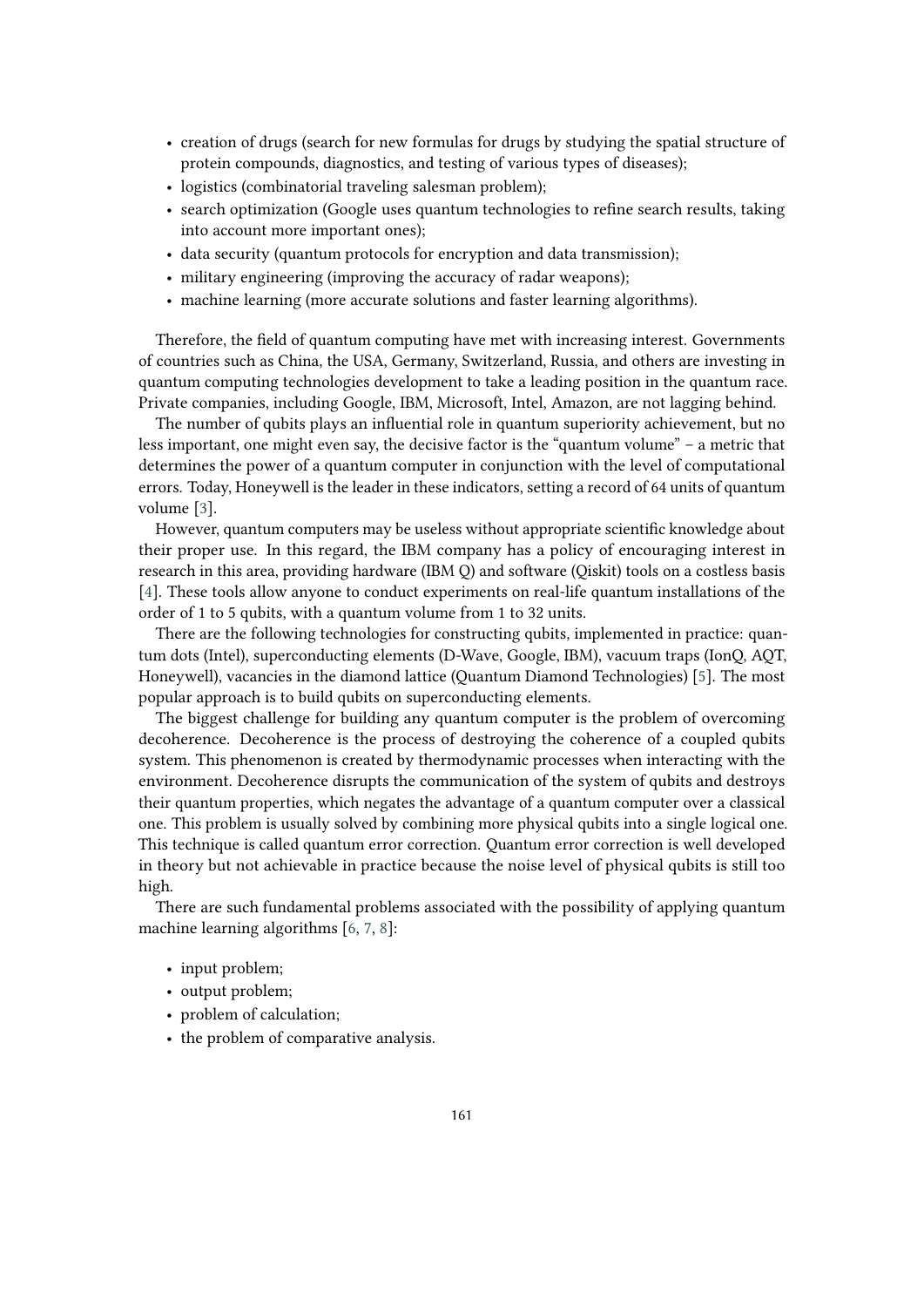Quantum computers are known to provide exponential acceleration in some cases. But data input and output operations are carried out by transferring information from the classical world to the quantum one and vice versa. These operations can be quite time-consuming and, most importantly, can completely negate the benefits of exponential problem solving. The data entry problem can be solved by creating a quantum equivalent memory (QRAM). This problem is another significant engineering problem.

The calculation problem is related to input and output problems. It is impossible to know in advance how many gates a quantum computer will need when working with classical devices. Although quantum computers can solve big tasks better than classical computers, it is still unknown how big a problem must be to gain a quantum advantage.

The problem with the comparative analysis is that it is sometimes difficult to argue that the quantum algorithm is better than all the known classical ones. This claim requires extensive comparative testing with modern heuristic methods. Establishing lower bounds for quantum algorithms would partially solve this problem.

Thus, it is necessary to develop software for quantum machine learning considering all the described technical and algorithmic problems.

#### **2. Quantum computing basics**

A quantum computer operates with minimal information units - qubits. A qubit can be represented as a unit vector of a 2-dimensional complex space:

$$
|\phi\rangle \in H, \parallel \phi \parallel = 1, \dim H = 2. \tag{1}
$$

Here  $|\phi\rangle$  is a column vector, H is a Hilbert space. A qubit can be 0 and 1, just like a bit:

$$
|q_0\rangle = |0\rangle = \begin{bmatrix} 1 \\ 0 \end{bmatrix}, |q_0\rangle = |1\rangle = \begin{bmatrix} 0 \\ 1 \end{bmatrix}
$$
 (2)

And also other values that represent the probability of occurrence of zero or one. Such probabilities are called probability amplitudes. In example (3) the qubit  $|q_0\rangle$  can take the value of either 0 or 1 (the probability of meeting this or that event is  $\frac{1}{2}$ ). In this case, they say that the qubit is in superposition.

$$
|q_0\rangle = \frac{1}{\sqrt{2}}|0\rangle + \frac{i}{\sqrt{2}}|1\rangle = \begin{bmatrix} \frac{1}{\sqrt{2}}\\ \frac{i}{\sqrt{2}} \end{bmatrix}
$$
 (3)

The sum of the probabilities should always be equal to one. For complex numbers, this means that the vector must be normalized. That is, for the vector:

$$
|\psi\rangle = \alpha|0\rangle + \beta|1\rangle, \alpha, \beta \in \mathbb{C}
$$
\n(4)

the following condition has to be met:

$$
\sqrt{|\alpha|^2 + |\beta|^2} = 1\tag{5}
$$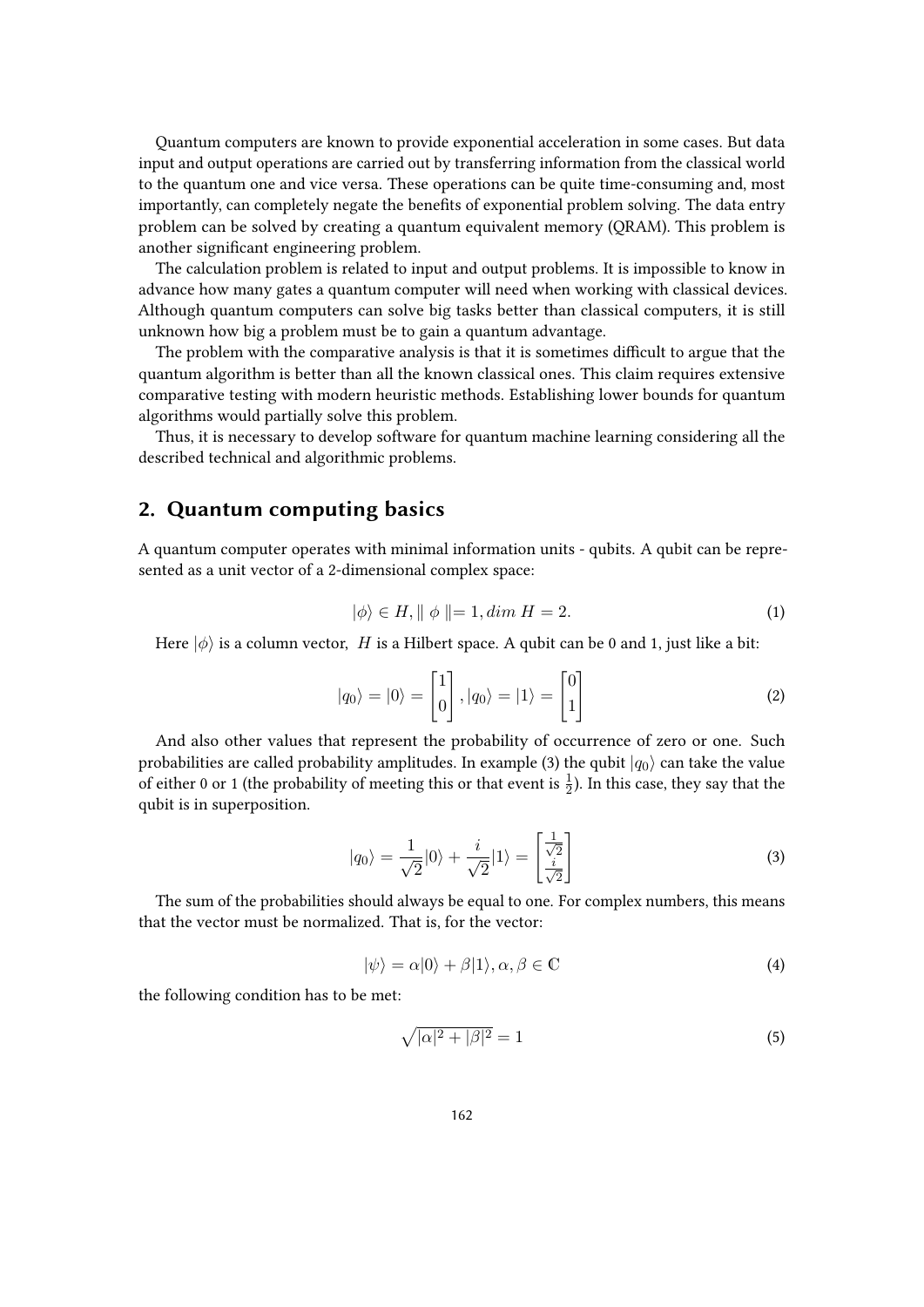To measure the state of a system with one qubit of information, one must first choose an orthonormal basis:

$$
|x\rangle, |y\rangle : \langle x|y\rangle = 0, \|x\| = \|y\| = 1,\tag{6}
$$

and then take measurements on this basis. Thus, the state  $|x\rangle$  encountering probability when measuring the state  $|\psi\rangle$  equal to the square of the modulus of the scalar product of the row vector  $\langle x |$  and the column vector  $|\psi\rangle$ :

$$
p(|x\rangle) = |\langle x|\psi\rangle|^2 \tag{7}
$$

After measurement, the system from the state  $|\psi\rangle$  can pass into the state  $|x\rangle$  or the state  $|\psi\rangle$ and does not change it after repeated measurement. Therefore, we can say that the measurement process converts quantum information into classical information. That is why measurements are most often at the very end of the algorithm.

Usually, we make measurements in the computational basis  $|0\rangle, |1\rangle$ . However, we can make measurements in other bases. For example, measuring the qubit from (3) in the Hadamard basis  $|+\rangle, |-\rangle$ , we obtain  $|\langle +|q_0\rangle|^2 = 0$  and  $|\langle -|q_0\rangle|^2 = 1$ .

The state of a system consisting of more than one qubit can be represented as the tensor product of qubits. For example, the system state consisting of qubits  $|a\rangle$  and  $|b\rangle$  is described in (8). Thus, a system of  $n$  qubits is a vector with dimension  $2^n$ . In this case, the number  $m$ , encoded by a vector in its pure form, reflects the state of the system, where the string  $m + 1$ takes the value 1.

$$
|ab\rangle = |a\rangle \otimes |b\rangle = \begin{bmatrix} a_0 \times \begin{bmatrix} b_0 \\ b_1 \end{bmatrix} \\ a_1 \times \begin{bmatrix} b_0 \\ b_0 \end{bmatrix} \end{bmatrix} = \begin{bmatrix} a_0b_0 \\ a_0b_1 \\ a_1b_0 \\ a_1b_1 \end{bmatrix}
$$
 (8)

If two qubits are in a superposition state, the system will transition to one of four states during measurement:

$$
(\alpha|0\rangle + \beta|1\rangle)(\gamma|0\rangle + \delta|1\rangle) = \alpha\gamma|00\rangle + \alpha\delta|01\rangle + \beta\gamma|10\rangle + \beta\delta|11\rangle
$$
\n(9)

In this case, the sum of the squares of all possible states is equal to 1:

$$
|\alpha \gamma|^2 + |\alpha \delta|^2 + |\beta \gamma|^2 + |\beta \delta|^2 = 1 \tag{10}
$$

However, not all multi-qubit systems can be decomposed into the tensor product of several separate states. For example, for the Bell state  $\frac{1}{\sqrt{2}}$  $\frac{1}{2}(|00\rangle + |11\rangle),$  the measurement of the first qubit will result in the instantaneous measurement of the second: it will no longer be in a superposition state. If the measurement of one qubit leads to the measurement of the second, the state of such qubits is called entangled.

Based on formula (9), the system qubits independence can be verified by the equality of the product of the external and internal coefficients of the system. Thus, if equality is not met (as shown in (11)), then the system is confusing: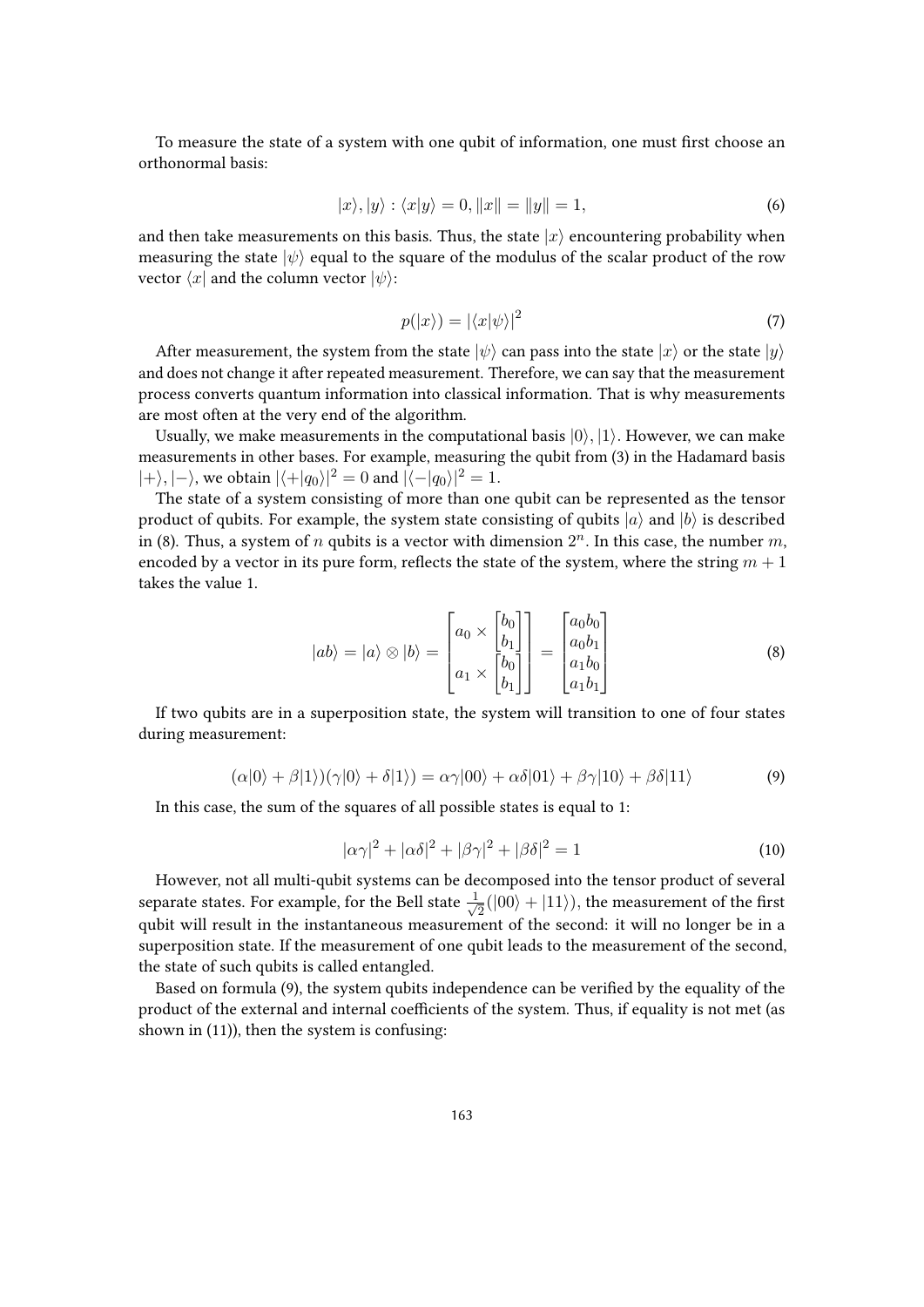$$
\alpha \gamma \times \beta \delta \neq \alpha \delta \times \beta \gamma \tag{11}
$$

All operators performed on the state vector must be unitary. That is, for the operator  $U$ , its adjoint operator must be equal to the inverse:

$$
UU^* = U^*U = I \tag{12}
$$

Another property of unitary operators is that when they are applied, the scalar product of vectors (the angle between them) has preserved:

$$
\forall \phi, \psi \in H \vert \langle U \vert \phi \rangle \vert \langle U \vert \psi \rangle \vert = \vert \langle \phi \psi \rangle \vert \tag{13}
$$

In addition to this, the length of the vector has also preserved:

$$
\forall \phi \parallel U|\phi\rangle \parallel = \parallel |\phi\rangle \parallel \tag{14}
$$

We can also write the wave function from (5) in the following form:

$$
|\psi\rangle = e^{i\gamma} (\cos\frac{\theta}{2}|0\rangle + e^{i\phi} \sin\frac{\theta}{2}|1\rangle)
$$
 (15)

where  $e^{i\gamma}$  is global phase,  $e^{i\phi}$  is local phase. The global phase does not affect the calculation results because it is not observable.

Each operator has a finite set of eigenvalues and eigenphases. Eigenstate is a state that is immune to some operations. After applying the operator for such a state, the probability amplitude and the local phase will not change, but the global phase will change.Eigenphase is the global phase acquired by the eigenvalue. The global phase carries information about the applied operator. We can obtain this information by using a phase estimation.

#### **3. Quantum phase estimation**

Quantum phase estimation (QPE) is one of the commonly used building blocks of quantum machine learning algorithms. This algorithm helps to extract unobservable information from the global phase  $\theta$  of the quantum operator U:

$$
U|\psi\rangle = e^{2\pi i \theta}|\psi\rangle \tag{16}
$$

where  $|\psi\rangle$ — is an eigenvector and  $|e^{2\pi i\theta}-$  is an eigenvalue.

As we can see from (16), each eigenphase  $\theta_i$  is associated with eigenstate  $u_i$ . Worth noticing the eigenphase  $\theta_i$  is a fraction of 360° in the output quantum register. Looking ahead, the value of the output register  $R$  with size  $m$  will take the value:

$$
R = \forall \theta_j 360 \times 2^m \tag{17}
$$

The QPE algorithm writes the eigenphase of the  $U$  operator in the Hadamard basis. Then, using inverse QFT, we convert the value from the Hadamard basis to the computational basis. In other words, using the QPE algorithm, information is converted from the global phase to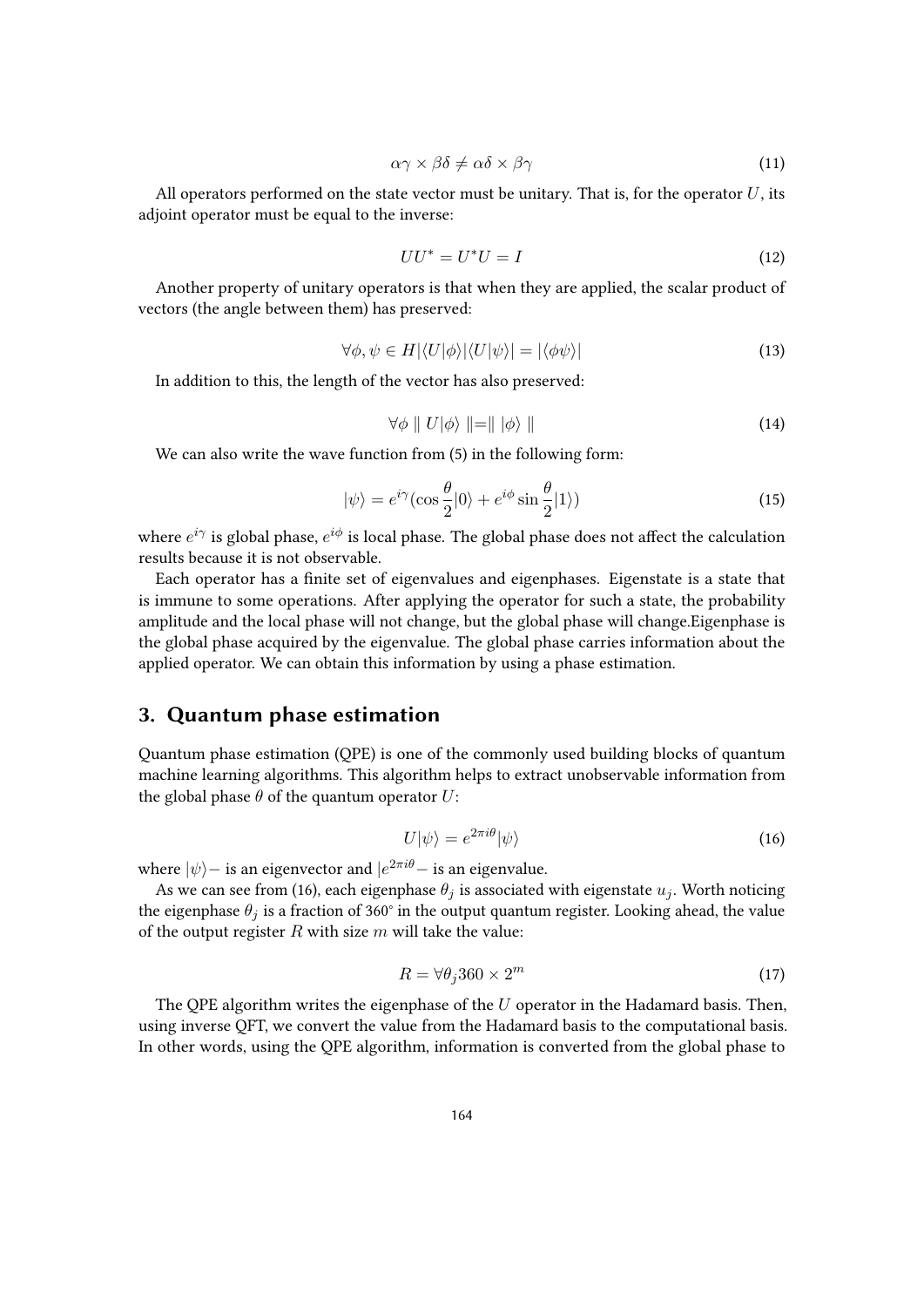its own one. Then the information is decoded to produce the result with a READ operation. Algorithm description:

- system initialization where  $\ket{\psi}$  has stored in one register and the value  $2^n\theta$  in another register:

$$
|\psi_0\rangle = |0\rangle^{\otimes n} |\psi\rangle; \tag{18}
$$

• obtaining a superposition by applying the *n*-bit operation  $H^{\otimes n}$  on the second register:

$$
|\psi_1\rangle = \frac{1}{2^{\frac{n}{2}}} (|0\rangle + |1\rangle)^{\otimes n} |\psi\rangle; \tag{19}
$$

• creates a supervised CU statement that applies only if the control bit is  $|1\rangle$ . Based on (15):

$$
U^{2^j}|\psi\rangle = U^{2^{j-1}}|\psi\rangle = U^{2^{j-1}}e^{2\pi i\theta}|\psi\rangle = \dots = e^{2\pi i 2^j\theta}.
$$
 (20)

Now it is necessary to apply controlled operations  $CU^{2^{j-1}}$  in the range  $0\leq j\leq n-1$  :

$$
|\psi_2\rangle = \frac{1}{2^{\frac{n}{2}}} (|0\rangle + e^{2\pi i \theta 2^{n-1}} + |1\rangle) \otimes \dots \otimes (|0\rangle + e^{2\pi i \theta 2^1} + |1\rangle) \otimes
$$
  

$$
\otimes (|0\rangle + e^{2\pi i \theta 2^0} + |1\rangle) \otimes |\psi\rangle = \frac{1}{2^{\frac{n}{2}}} \sum_{k=0}^{2^{n-1}} e^{2\pi i \theta k} |k\rangle) \otimes |\psi\rangle
$$
 (21)

where  $k$  is an integer representation of  $n$ -bit numbers.

• perform inverse Fourier transform:

$$
|\psi_3\rangle = \frac{1}{2^{\frac{n}{2}}} \sum_{k=0}^{2^{n}-1} e^{2\pi i\theta k} |k\rangle\rangle \otimes |\psi\rangle \stackrel{QFT_{n}^{-1}}{\longrightarrow} \frac{1}{2^{n}} \sum_{x=0}^{2^{n}-1} \sum_{k=0}^{2^{n}-1} e^{-\frac{2\pi i k}{2^{n}}(x-2^{n}\theta)} |x\rangle \otimes |\psi\rangle \tag{22}
$$

• measure the system and get the answer in the auxiliary register:

$$
|\psi_4\rangle = |2^n \theta\rangle \otimes |\psi\rangle \tag{23}
$$

Thus, you can get reliable information about the global phase if  $2^n\theta$  is an integer. Otherwise, reliable information will be received with a probability of about 40%. We can improve this probability by increasing the number of qubits. If you need to get your eigenphase by  $p$  bits of accuracy and the probability does not exceed  $e$ , you can determine the number of qubits  $m$  in the following way:

$$
m = p + \lceil \log 2 + \frac{1}{\varepsilon} \rceil \tag{24}
$$

The considered algorithm is irreplaceable for some QML algorithms. For example, the HHL algorithm uses QPE to obtain critical information about the matrix to be inverted.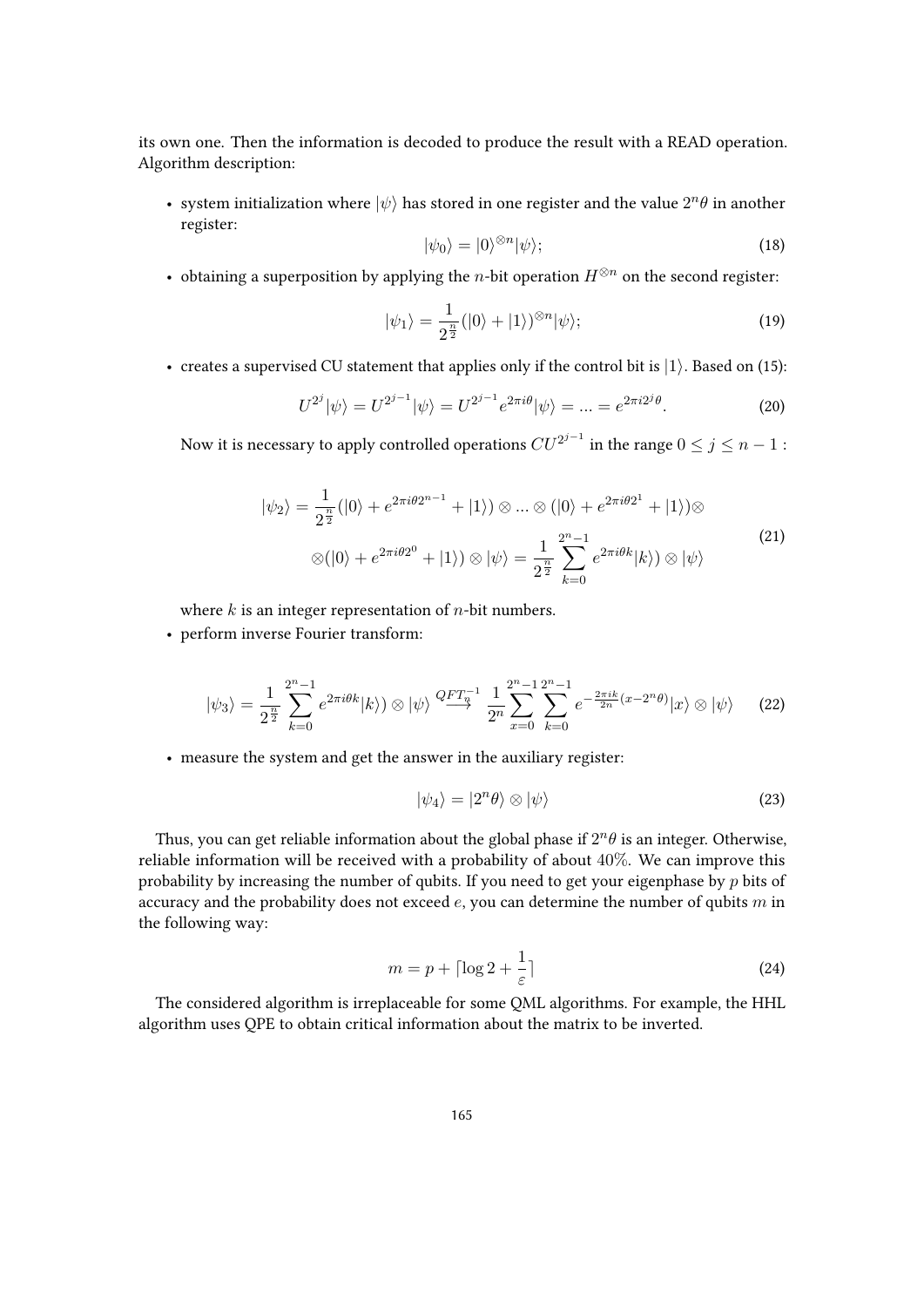#### **4. Quantum machine learning algorithms**

Systems of linear equations (SLE) in machine learning are the foundation of many algorithms. In general, a system of  $n$  equations is written as follows:

$$
A|x\rangle = |b\rangle \tag{25}
$$

To get a matrix form solution, it is necessary to find the inverse matrix  $A^{-1}$ :

$$
|x\rangle = A^{-1}|b\rangle = \sum_{j=0}^{N-1} \lambda_j^{-1} b_j |u_j\rangle
$$
 (26)

where  $|u_j\rangle$  is the  $j^{th}$  eigenvector of  $A$  and  $\lambda_j$  id eigenvalue.

Among the traditional algorithms for finding the solution vector  $x$ , the nonlinear conjugate gradient method can be distinguished as the most optimal algorithm. Matrix  $A$ . in this case, must be valid and meet the condition:

$$
A = A^T > 0 \tag{27}
$$

The HHL algorithm is used to solve SLN on a quantum computer. Since only unitary operators can be used in quantum algorithms, the matrix  $A$  must be Hermitian.

The HHL algorithm (figure [1\)](#page-7-0) is effective in such cases:

- if one uses it as a structural element of a quantum machine learning algorithm;
- when it's necessary to check the equality of vectors  $|x\rangle$  and  $|y\rangle$ ;
- when one needs to find some derivative characteristic (sum, average, frequency component) of the vector  $|x\rangle$ .

Figure 1 shows an example of a quantum circuit that implements the HHL algorithm. Here are three quantum registers, initialized to  $|0\rangle$ . The  $n_l$  register stores the binary representation of the eigenvalues of  $A$ . The rest of the registers are used as service registers for storing intermediate calculations.

A step-by-step description of the algorithm [\[9\]](#page-13-5):

- we put  $N = 2^{n_b}$
- loading the vector  $|b\rangle$  through a transformation of the form  $|0\rangle_{n_b} \mapsto |b\rangle_{n_b}$
- application of Quantum Phase Evaluation (QPE):

$$
U = e^{iAt} = \sum_{j=0}^{N-1} e^{i\lambda_j t |u_j\rangle\langle u_i|}
$$
 (28)

The quantum state of the register, expressed in its own basis  $A$ :

$$
\sum_{j=0}^{N-1} b_j |\lambda_j\rangle_{n_l} |u_j\rangle_{n_b}
$$
 (29)

where  $|\lambda_j\rangle_{n_l}$  – is  $n_l$ -bit binary representation of  $\lambda_j.$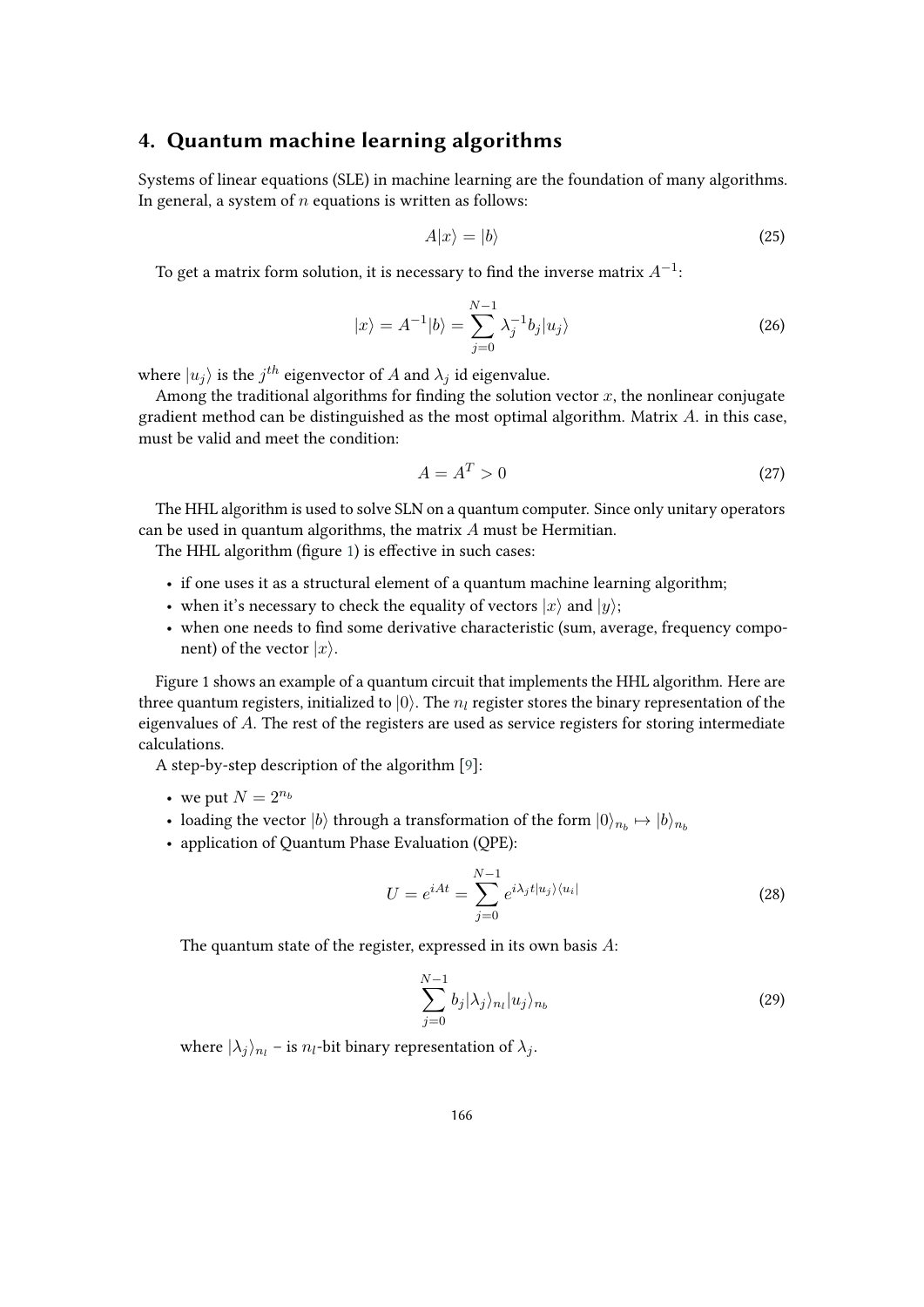• adding an auxiliary qubit and applying rotation under the condition  $|lambda_j\rangle$ 

$$
\sum_{j=0}^{N-1} b_j |\lambda_j\rangle_{n_l} |u_j\rangle_{n_b} \left( \sqrt{1 - \frac{C^2}{\lambda_j^2}} |0\rangle + \frac{C}{\lambda_j} |1\rangle \right) \tag{30}
$$

where  $C$  – is a normalization constant and, as expressed in the current form above, should be less than the smallest eigenvalue  $\lambda_{min}$  in magnitude  $|C| < \lambda_{min}$ ;

• applying the QPE  $^{\dagger}$  operation. In this case, ignoring QPE errors will be displayed in the following form:

$$
\sum_{j=0}^{N-1} b_j |0\rangle_{n_l} |u_j\rangle_{n_b} \left( \sqrt{1 - \frac{C^2}{\lambda_j^2}} |0\rangle + \frac{C}{\lambda_j} |1\rangle \right) \tag{31}
$$

• measurement of the auxiliary qubit on a computational basis. If the result is 1, then the register is following after measurement:

$$
\left(\sqrt{\frac{1}{\sum_{j=0}^{N-1} |b_j|^2/|\lambda_j|^2}}\right) \sum_{j=0}^{N-1} \frac{b_j}{\lambda_j} |0\rangle_{n_l} |u_j\rangle_{n_b}
$$
\n(32)

• applying the observable M to calculate  $F(x) = \langle x | M | x \rangle$ .



<span id="page-7-0"></span>**Figure 1:** HHL algorithm schematic.

The following parameters affect the performance of the SLN solution:  $n$  is the size of the SLN, k is the condition number of the matrix A s is the sparsity of the matrix  $A$ ,  $\varepsilon$ , is the accuracy of the solution.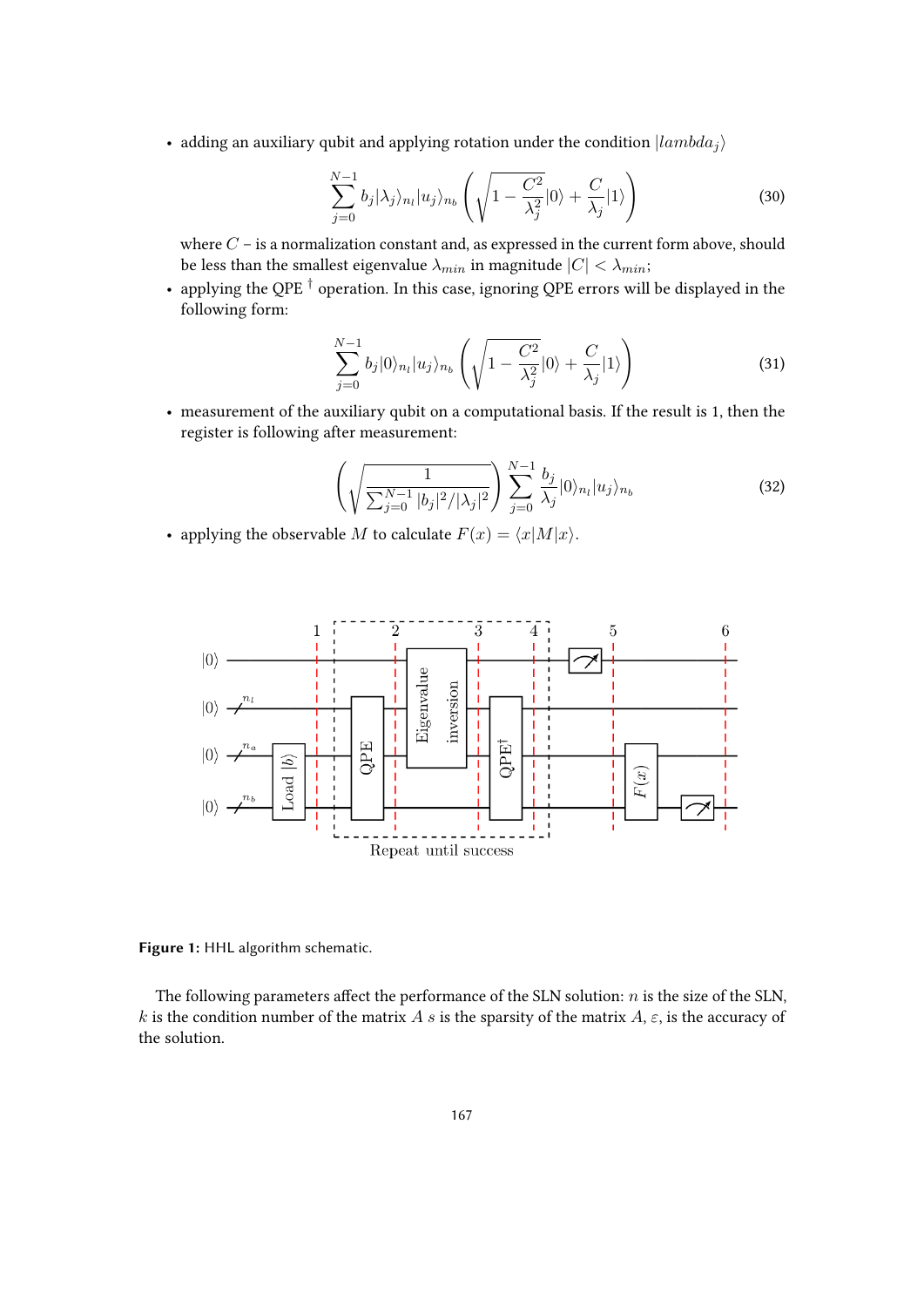The computational complexity for the conjugate vector method is  $O(nsk \log 1/\varepsilon)$ . The HHL algorithm has a computational complexity of  $O(k^2 s^2 \varepsilon^{-1} \log n)$ , which provides exponential acceleration depending on the size of the SLN  $n$ . However, one should remember that this algorithm does not provide an exact solution. By analogy with numerical methods, HHL gives an approximate solution with an accuracy  $\varepsilon$ .

Principal component analysis (PCA) is used to filter out correlated features and dimensionality reduction. We can achieve this by projecting the data point onto a new, lower-dimensional basis. The vectors covering this basis are called principal components and are the eigenvectors of the covariance matrix. The most costly action of PCA algorithm is considered to be the proper decomposition of the covariance matrix  $\sigma$ :

$$
\sigma = \frac{1}{n-1} X^T X \tag{33}
$$

where X is an  $m \times n$ , m is data points, n is features. As with the HHL algorithm, the QPCA algorithm should help us speed up the costly process of decomposing the covariance matrix.

The algorithm consists of two steps:

1) the QPCA algorithm requires reusable SWAP operations on  $\rho \otimes \sigma$  for representation of the covariance matrix. The density operator is:

$$
\rho = \sum_{j} \rho_j |\psi_j\rangle \langle \psi_j|, \sum_{j} \rho_j = 1 \tag{34}
$$

where  $\rho_i$  is the probability of encountering a mutually orthogonal state  $\psi_i$ . This view requires reusable SWAP operations;

2) phase estimation to determine the eigenvalues of  $\sigma$ . The representation of  $\sigma$  in the density operator  $\rho$  form makes it possible to obtain the phase estimates of the eigenvector at the output and the associated eigenvalue (variance value) in the output register. The principal component with an eigenvalue and a vector is determined randomly but depends on the magnitude of the variance. Most likely, it will be the component with the greatest variance. Using  $\rho$  as the initial state, we get the state with the highest rank value:

$$
\sum_{j} r_{j} |\chi_{j}\rangle\langle\chi_{j}| \otimes |\tilde{r}_{j}\rangle\langle\tilde{r}_{j}|
$$
\n(35)

where  $\chi_i$  – eigenvector of  $\rho$  operator,  $\tilde{r}_i$  – estimate of the corresponding eigenvalue  $r_i$ . This state will be decomposed into an eigenvector/eigenvalue pair. Then we can get the mathematical expectation of an eigenvector with an eigenvalue  $r_i$  using the measurement operation  $\langle \chi_j | M | \chi_j \rangle$ .

The traditional PCA algorithm has a computational complexity of  $O(d)$ , where d is the number of features. The quantum analogue of this method is performed in time  $O(R \log d)$ , where  $R$  is the smallest rank of the approximation of the covariance matrix. In this case, the exponential acceleration by the quantum algorithm is achieved under the condition  $R < d$  [\[10\]](#page-13-6). Support vector machine allows you to find a hyperplane maximizing the distance between two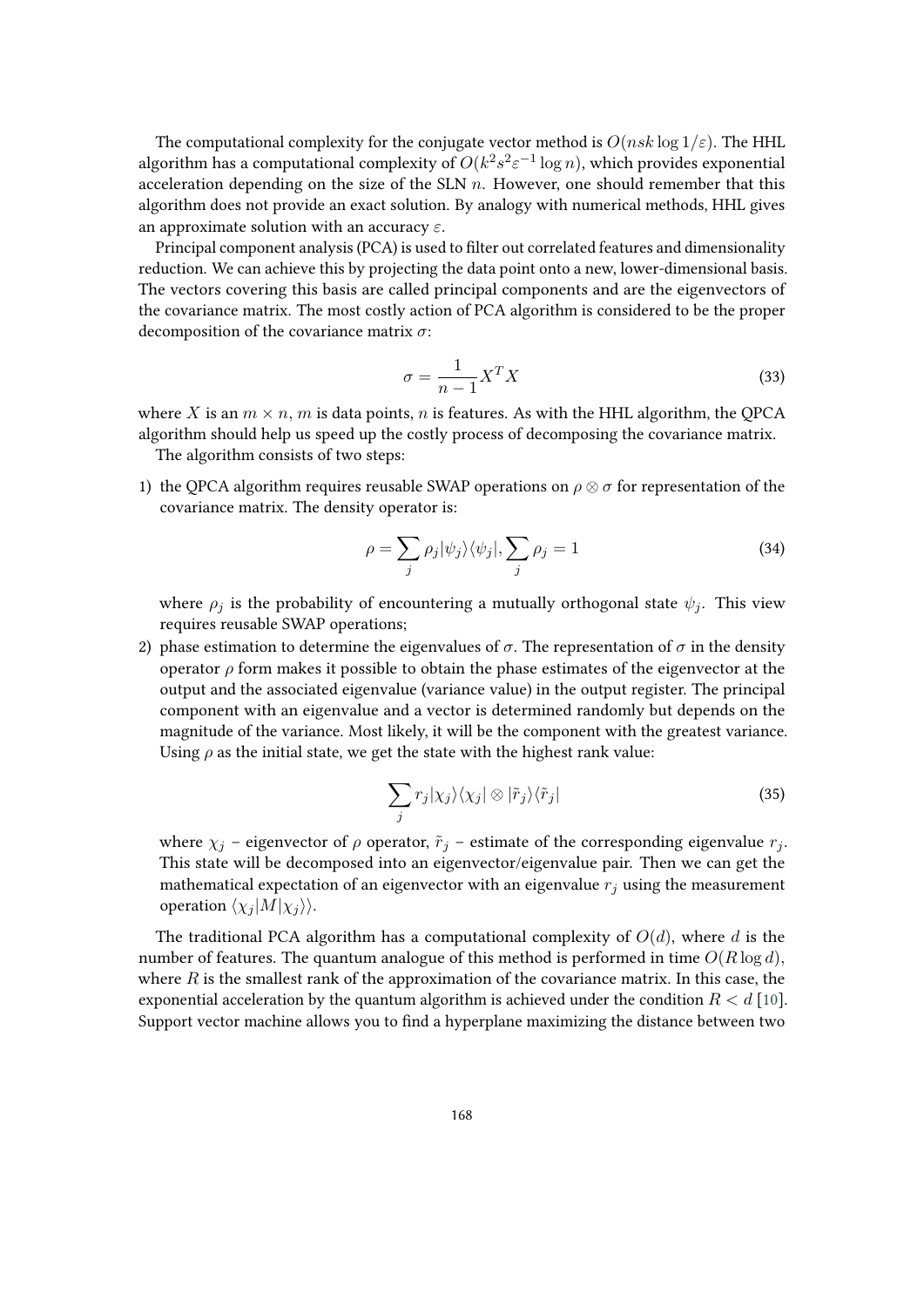hyperplanes:

$$
\sum_{i} a_{j} y_{i} - \frac{1}{2} \sum_{i} \sum_{j} a_{i} \overrightarrow{x}_{i} \times a_{j} \overrightarrow{x}_{j}
$$
\n(36)

where  $x_i$  is the  $i^{th}$  – point in the feature space,  $y_j$  is the tagged class and  $a_j$  – parameter of the model. Thus, to find the optimal hyperplane, it is necessary to find  $\overrightarrow{a} = [a_1, ..., a_m]$ . Unlabeled data can be classified by the formula:

$$
sign(\sum_{i} a_i \overrightarrow{x}_i \times \overrightarrow{x} - b)
$$
\n(37)

The QSVM method allows you to speed up the calculation of the dot product  $\vec{x}_i \times x$ . This product is also known as the kernel matrix  $K$ .

Let us rewrite the problem of finding the vector  $\overrightarrow{a}$  in the LS-SVM form of a system of linear equations to apply the HHL algorithm:

$$
\begin{bmatrix} b \\ \overrightarrow{a} \end{bmatrix} = F^{-1} \begin{bmatrix} 0 \\ \overrightarrow{y} \end{bmatrix}
$$
 (38)

Matrix  $F$  consists of scalar products of the kernel matrix  $K$  of the training sample:

$$
\begin{bmatrix} 0 & i^T \\ 1 & K + \frac{1}{\gamma}I \end{bmatrix}
$$
 (39)

where *i* is the unit vector, *I* is the unit matrix,  $\gamma$  is the hyperparameter.

We use HHL to find  $F^{-1}$ . At the same time, we pass the amplitude-encoded  $|\overrightarrow{y}\rangle = [0, \overrightarrow{y}]$ classes' vector to the input register of the phase estimation eigenstate. Moreover, we regard  $|\overrightarrow{y}\rangle$  as a superposition of eigenstates of F. As a consequence,  $|F^{-1}\overrightarrow{y}\rangle$  exactly coincides with the desired solution  $|b, \overrightarrow{a}\rangle$ .

It remains us only to classify the data by obtaining a sign. If we store the superposition of the training data amplitudes  $a_i$  in one QRAM quantum register and the new data point  $\overrightarrow{x}$  in the other, we will be able to apply the SWAP test procedure. This procedure is constructed so that the probability p becomes  $p < 0.5$  for the +1 sign and  $p > 0.5$  for the -1 sign. By repeating the SWAP test, it is possible to estimate the value of the probability  $p$  to the desired accuracy.

In the best case, the implementation of the SVM algorithm has a complexity of  $O(poly(m, n)),$ where  $m$  is the amount of data used for training, and  $n$  is the number of features. The quantum analog of the SVM algorithm allows you to obtain a logarithmic acceleration of  $O(\log mn)$ .

#### **5. Research results**

It was decided to use the QSVM algorithm using the Qiskit public library and the IBM Quantum Experience cloud service to solve the assigned task. For comparison, the original classic SVM algorithm and the Google Colaboratory cloud development environment were used. It was significant to check the practical applicability of quantum machine learning algorithms. As well as the existing algorithms' ability to correctly perform the task of not only binary but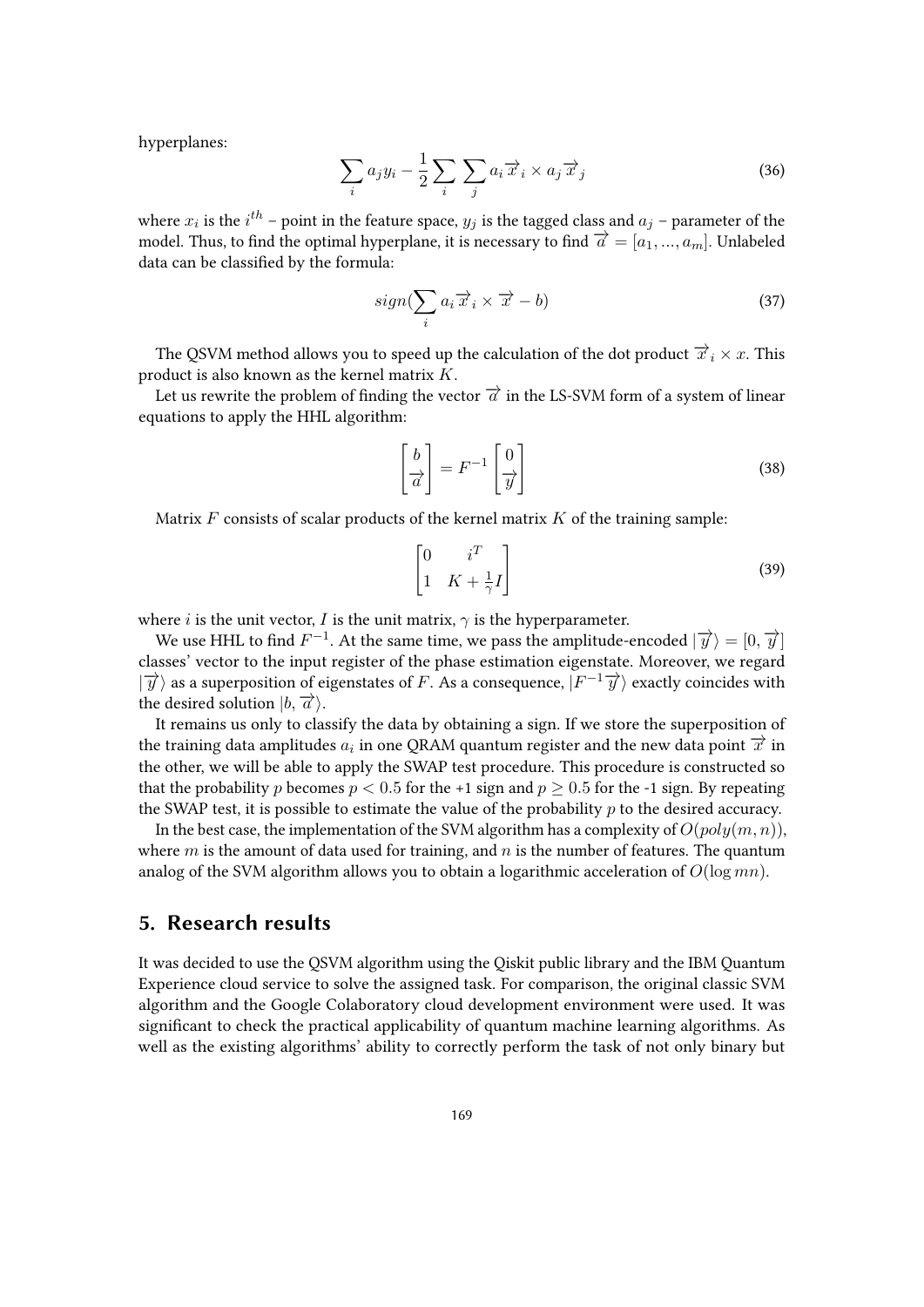also multiple classifications have been checked. The dataset "ElectricalFaultDetection.csv" was selected to detect electrical faults at various locations on the power line. This dataset has six features and six classes. Since the maximum number of qubits in the free-for-all IBM machines is five, only the first five features participated in the training. The number of data points in this dataset is 7861. As it turned out, using all the data for training and testing would take at least a couple of days on a quantum device (without waiting in the queue). For this reason, we use a sample of shuffled data with a dimension of 72 for the quantum algorithm training. However, we used all data to train the classical SVM. Each sample has been divided into 75  $\%$ of the training data and 25 % of the test data. With the optimal selection of parameters, the classical SVM algorithm has been trained in 2.64 s. with an accuracy of 73.25 %. Let us consider in more detail the results obtained by execution on different quantum devices.

First, let's look at why training on large data sets on today's quantum devices is not desirable. Figure [2](#page-11-0) shows how long it takes a model to train in a quantum simulator. As we can see, the time increases with the growth of the size of the training and test samples with a polymodal rate. It makes sense since we are only simulating quantum behavior.

If you perform the same actions on the real quantum device, the time will grow less and less with the growth of the sample according to the logarithmic law (figure [3\)](#page-12-1). This result is in line with theory, but if one pays attention, the execution time for a sample size of 72 reaches almost 5 minutes. The classical method only needs about 3 seconds. Of course, as the size of the qubit increases, it will be possible to train the data in parallel, which will give a greater speedup. However, one cannot ignore the fact that the need to run the same circuit many times, external noise, and the time spent on error correction influence the total program execution time.

In terms of accuracy, it ranges from 61  $\%$  to 94  $\%$  on a training set of up to three data points. For the training set with a dimension of four and higher, we got an accuracy of 100 %. The accuracy of the classical SVM with the same training and test sample size was 83 %. Consider now the time it took for the program to execute on various quantum devices: qasm\_simulator 474 s, lima 481 s, quito 352 s and belem 347 s. As we see, the runtime on real quantum devices ultimately does not differ much from the runtime on the simulator.

From the results obtained earlier, we can conclude that quantum devices are not efficient for small datasets. However, QPU needs more qubits for large datasets and, of course, more quantum volume. When QPUs achieve this condition, quantum computers can become an indispensable assistant in machine learning.

### **6. Conclusion**

In the problem studying process using a quantum computer to solve the classifying machine learning problem from the theoretical side, the high advantage of quantum computing algorithms over classical ones was substantiated. It was written a module that allows you to perform the classification task on a classical and quantum device to check the current state of quantum computing. This module enables performing the classification task on a classical and quantum device. It has been proven that a quantum computing device can solve both binary and multiclass classification tasks. Empirical research has shown that the current state of quantum computing is far from quantum superiority in accelerating classical teaching methods. However, this does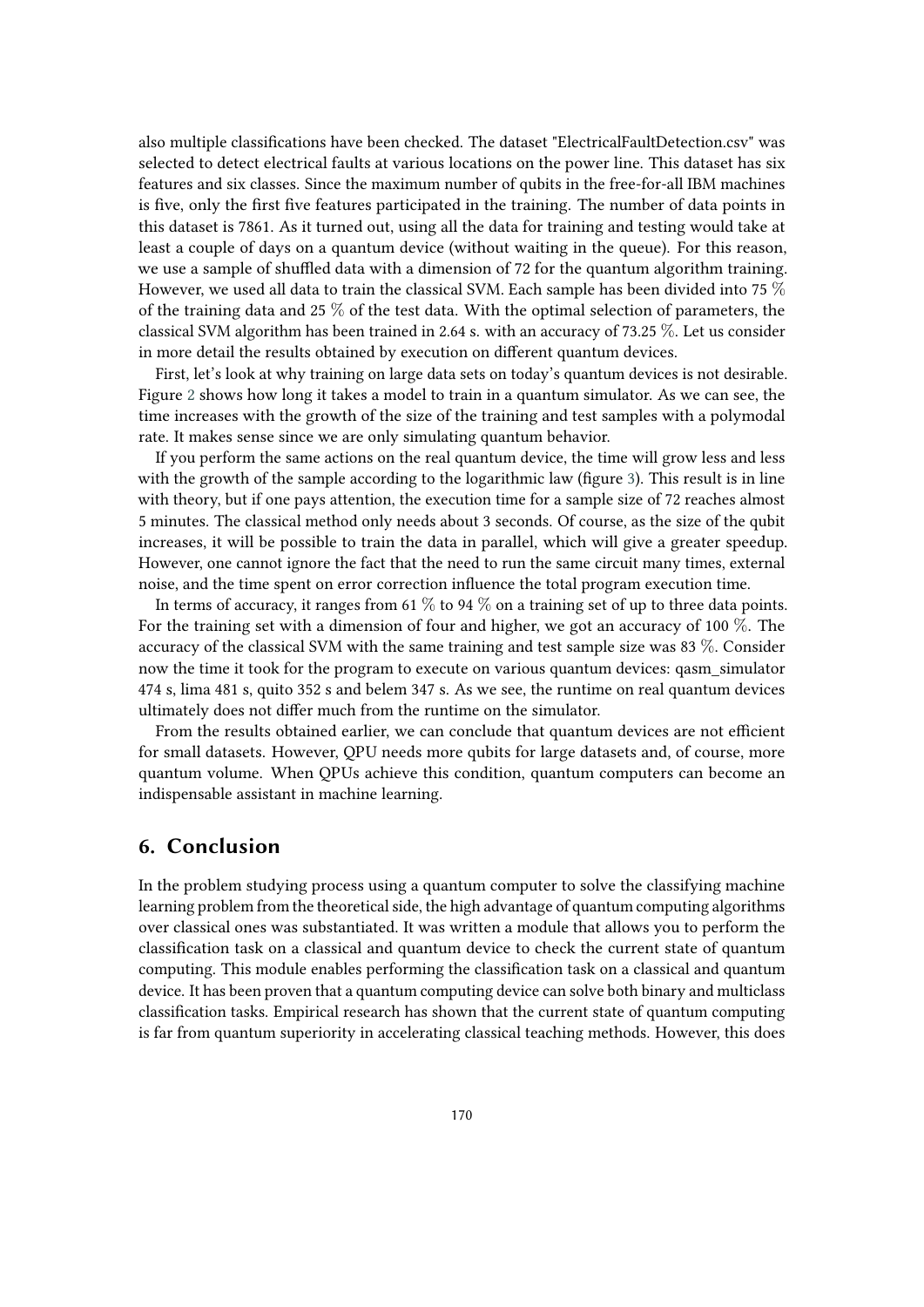

<span id="page-11-0"></span>**Figure 2:** Training of the model on the IBM quantum simulator.

not negate the importance of research in this area. When the stable quantum computer is invented with sufficient computational resources to perform real-world tasks, the need for theoretically based quantum algorithms will increase. Therefore, an important task is to build fundamentally new algorithms for quantum machine learning. In the future, it is planned to study the possibility of using quantum machine learning to increase the forecasting accuracy of short-term time series.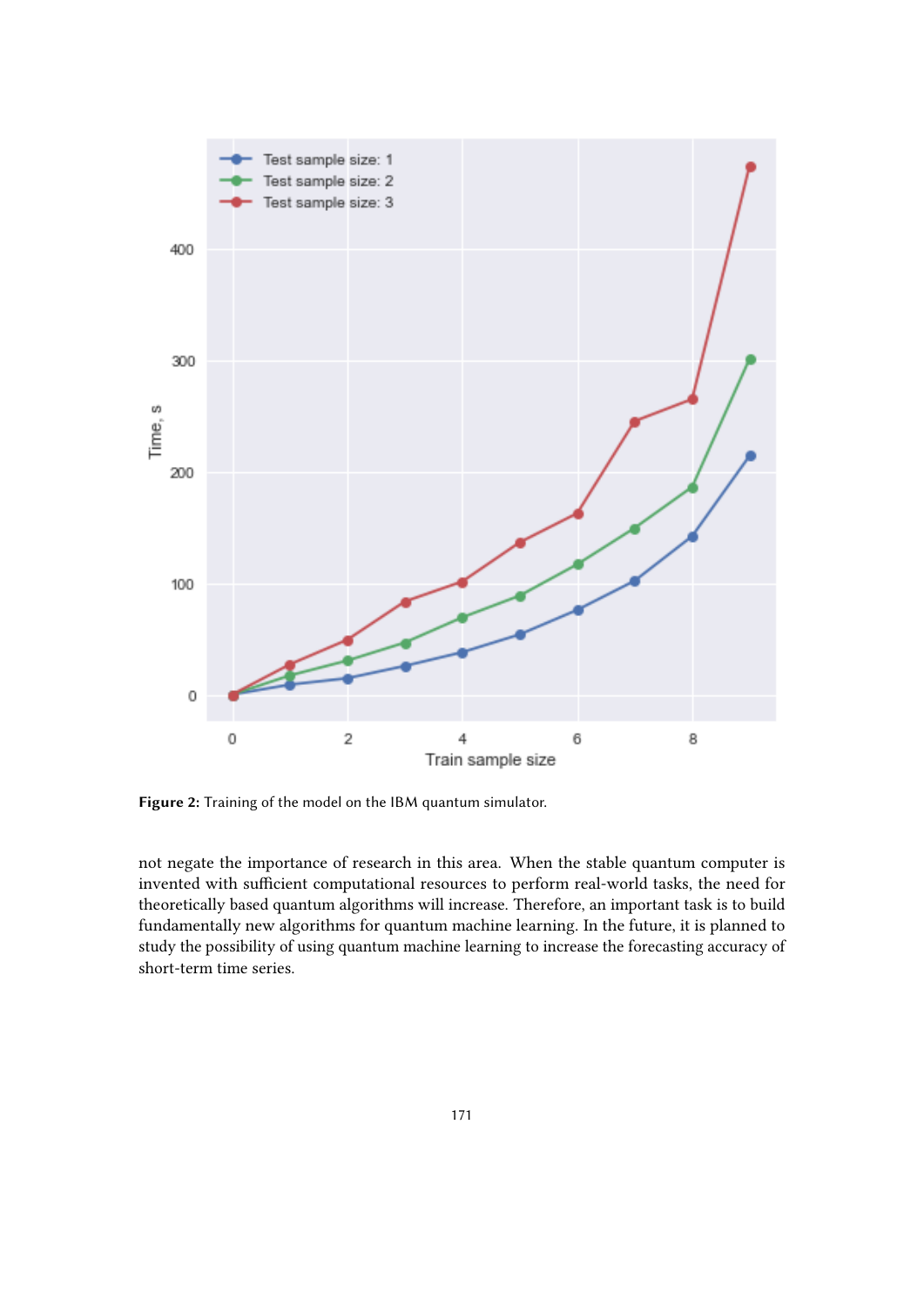

<span id="page-12-1"></span>**Figure 3:** Training of the model on the IBM quantum belem device.

### **References**

- [1] L. V. Lehka, S. V. Shokaliuk, Quantum programming is a promising direction of IT development, CEUR Workshop Proceedings 2292 (2018) 76–82.
- [2] S. O. Semerikov, A. M. Striuk, T. A. Vakaliuk, A. V. Morozov, Quantum information technology on the Edge, CEUR Workshop Proceedings 2850 (2021) 1–15. URL: [http:](http://ceur-ws.org/Vol-2850/paper0.pdf) [//ceur-ws.org/Vol-2850/paper0.pdf.](http://ceur-ws.org/Vol-2850/paper0.pdf)
- <span id="page-12-0"></span>[3] J. M. Pino, J. M. Dreiling, C. Figgatt, J. P. Gaebler, S. A. Moses, M. S. Allman, C. H. Baldwin, M. Foss-Feig, D. Hayes, K. Mayer, C. Ryan-Anderson, B. Neyenhuis, Demonstration